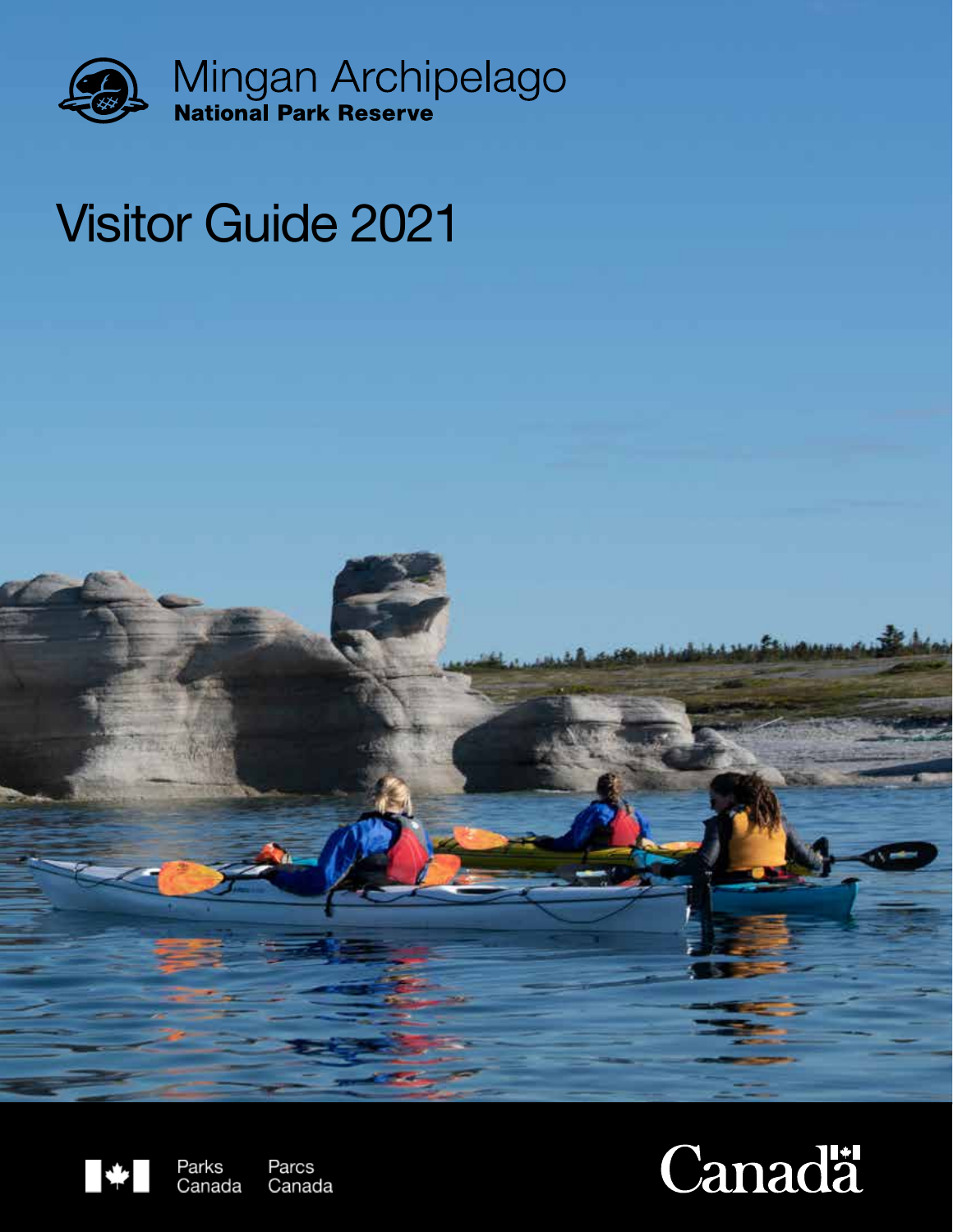## 2021 Activities

## INTERPRETIVE ACTIVITIES

Interpretive activities are presented in short capsules.

| <b>DATES</b>                             | <b>LOCATION</b>              | <b>THEMES</b>                                                                                                                                    | <b>MEETING POINT</b>                                    |
|------------------------------------------|------------------------------|--------------------------------------------------------------------------------------------------------------------------------------------------|---------------------------------------------------------|
| Daily<br>From June 7 to<br>September 17  | Île aux<br><b>Perroquets</b> | Une île, un phare, des oiseaux<br>Find out more about the history of the island's lighthouse keepers<br>and the seabirds that kept them company. | Journey to the<br>island from the<br>Longue-Pointe-     |
|                                          | Île Nue de<br><b>Mingan</b>  | Au-delà des apparences, une île riche<br>Immerse yourself in the human and natural history of this island.                                       | de-Mingan beach<br>with local boat<br>operators*        |
| Daily<br>From June 14 to<br>September 30 | lle Quarry                   | Une mosaïque d'habitats<br>Enter a mosaic of habitats (seashore, forest, barrens, bogs and<br>cliffs).                                           | Journey to the<br>island from the<br>Havre-Saint-Pierre |
|                                          | Île Niapiskau                | La formation des monolithes<br>Discover the origin of the ancient monoliths.                                                                     | marina with local<br>boat operators*                    |

## DISCOVERY ACTIVITIES

**\* See Boat Operators section** 

#### **Innu culture activity**

*Mingan Archipelago: Witness to a Great Nation*

Discover Innu culture during this special activity that blends the wonders of the natural world with the rich heritage of the Innu. You will be accompanied by one of our Heritage Presenters and by members of the Ekuanitshit community.

Schedule: every Wednesday afternoon from July 21 to August 18.

**Reservation mandatory with Parks Canada**

#### **Capailloux Theatrical Activity**

*Under the "light" of Marteau*

Step back in time and join a theatrical activity in which you will play a part! At dusk, follow the path to the lighthouse and meet characters that once lived on the island. Don't forget your "capailloux" (homemade lantern) to light your way back.

Schedule: every Saturday evening from July 17 to August 14.

#### **Reservation mandatory with Parks Canada**

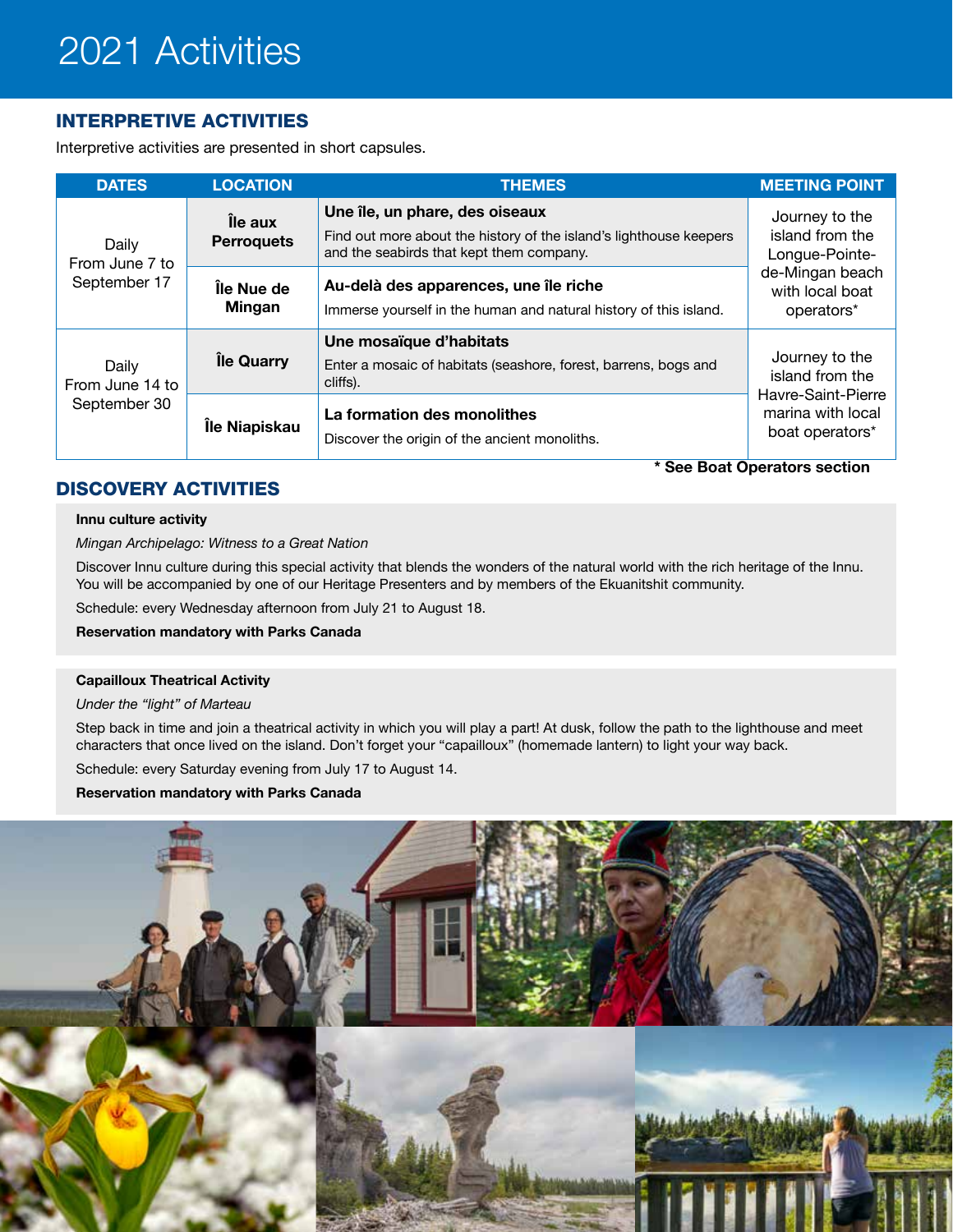

### **EQUIPMENT AND FACILITIES**

#### **Legend of pictograms**





#### RED CHAIRS

Adirondack-style red chairs were placed at a few special locations on the islands and on the mainland to allow you to take some time to get closer to nature. Enjoy these exceptional views!

*#sharethechair*

#### PARKS CANADA SHOP

Memories await! Would you like to bring back some souvenirs of your stay at the Mingan Archipelago? Visit one of our shops, located in our Visitor Centres.



### EXHIBITS

| <b>LOCATION</b>                                                                     | n in Le                              |
|-------------------------------------------------------------------------------------|--------------------------------------|
| Havre-Saint-Pierre Reception and Interpretation Centre<br>(Portail Pélagie-Cormier) | Life stories from the Mingan Islands |
| Longue-Pointe-de-Mingan Reception and Interpretation<br>Centre                      | Islands in the sea                   |

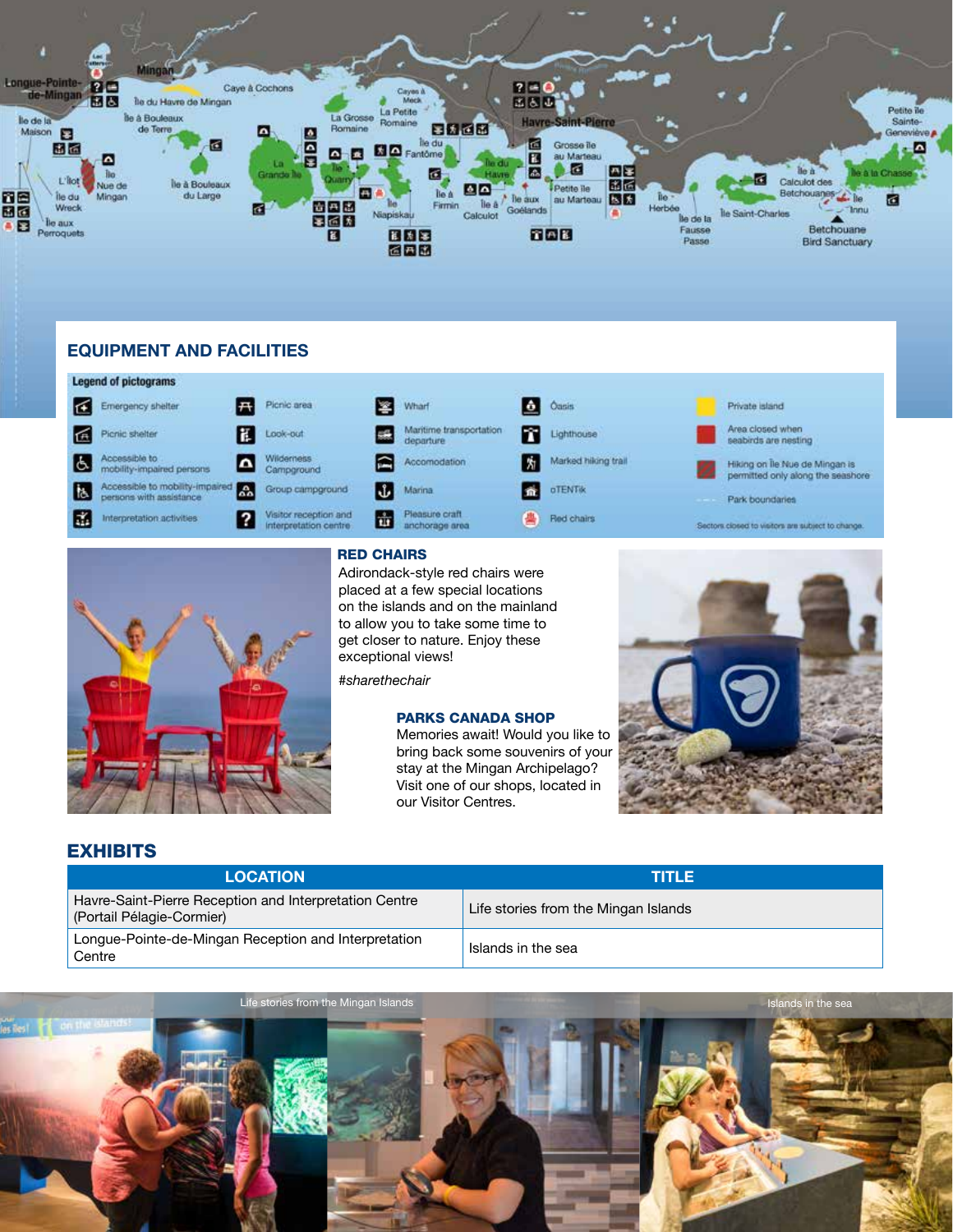

## CAMPING AND ACCOMMODATION

For the full island experience, why not spend the night on one of the islands of the archipelago? There are options to suit every taste: wilderness camping, oTENTik tents, Ôasis accommodations or a 4-star accommodation.

| <b>ISLANDS</b>    | <b>CAMPGROUNDS</b>    | <b>NUMBER OF</b><br><b>SITES</b> |
|-------------------|-----------------------|----------------------------------|
| Île à la Chasse   | Havre à Landry        | 6                                |
|                   |                       | 2                                |
| Île du Havre      | Havre au Sauvage      | 3 Ôasis                          |
|                   | Anse des Novés        | 2                                |
| Île Niapiskau     | Anse du Noroît        | 6                                |
|                   | Baie de Quarry Est    | 6 oTENTik tents                  |
| lle Quarry        | Baie de Quarry Ouest  | 8                                |
| Grande Île        | Havre à Petit-Henri   | 4                                |
|                   | Barachois à Montpetit | $\overline{4}$                   |
| Île Nue de Mingan | Île Nue de Mingan     | 2                                |

Opening season: Mid-June to Mid-September.

› Camping permit mandatory.

- Please note that you may have some distance to walk from the wharf to get to the campgrounds. Contact our visitor centres for more information.
- There are outhouses and wood shelter near the campsites. Firewood supplied.
- There are no restaurants or water sources on the islands.

## **WILDERNESS CAMPGROUND**

Enjoy a peaceful stay and experience a journey of discovery. Campsites are equipped with a tent platform, a picnic table and a cooking fireplace and are available on six different islands.

## **OTENTIK TENT**

Enjoy a furnished, heated and lit accommodation, a cross between a tent and a rustic cabin. Built on a raised floor and attached to a small patio, the oTENTik tent is also equipped with a barbecue with a side burner (propane included). Each unit can accommodate up to 6 people. You must bring your own kitchenware, cutlery and dishes.

## **GROUP CAMPING**

On Île du Havre, in Anse des Noyés, there are two campsites especially designed for school or organized groups. Each site can accommodate 12 to 25 people and is equipped with picnic tables, a cooking fireplace and three tent platforms.

## **ÔASIS**

Make it a memorable family experience or couple's getaway in a teardrop-shaped 'duplex'. Each unit is equipped with a convertible table/bed on the main level as well as a suspended hammock loft above. It can accommodate up to 4 people (2 adults and 2 small children). You must bring your own kitchenware, cutlery and dishes.

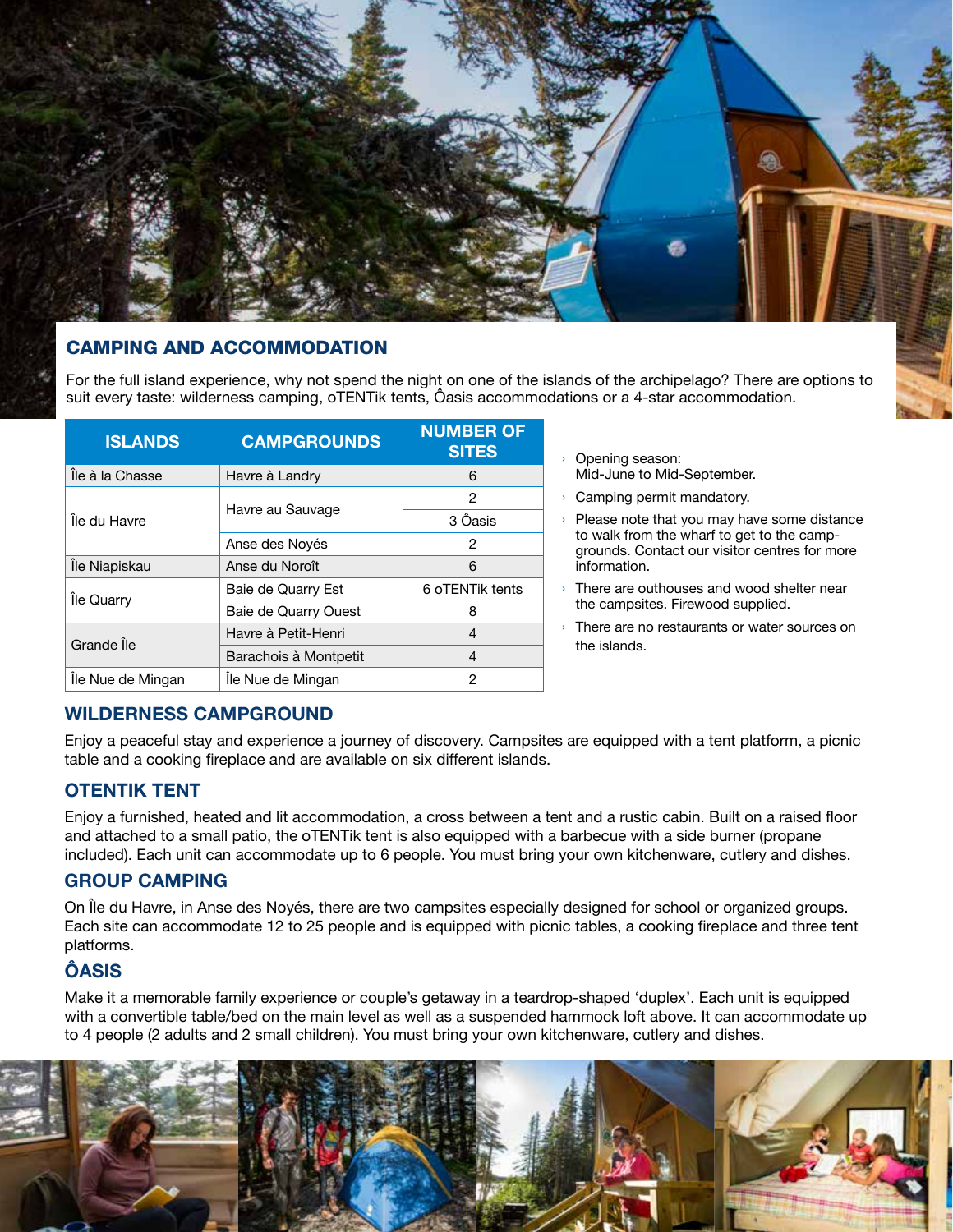

### **BEFORE YOU LEAVE**

- Book your trip with a boat operator recognized by Parks Canada (additionnal fees apply).
- Get your camping permit (mandatory).
- Visit our Reception and Interpretation Centre located in Havre-Saint-Pierre or Longue-Pointe-de-Mingan at least one hour prior to your departure.
- › Arrive at the dock or beach at least 30 minutes prior to your departure time.
- › Make sure you know when and where the boat will pick you up on the day of your return to the mainland.

### **CAMPING RESERVATION POLICY**

**Reservation is recommended** Online: www.reservation.pc.gc.ca By phone: 1-877-737-3783

› **Reservation, change or cancellation fees**

Online: \$11.50 | By phone: \$13.50 This fee is non-refundable. This fee is charged per stay (a series of consecutive nights) for each site.

- If campers do not return at the expected time, voluntarily or otherwise, applicable fees for site rental and daily admission will be charged upon their arrival, based on the length of their extended stay. Authorization required. Other fees may apply.
- In case of cancellation, fees will be charged.

## **FOR AN OPTIMAL EXPERIENCE, DON'T FORGET TO BRING:**

- Food and drinking water for at least two extra days (2 litres/day/person).
- A good sleeping bag, warm waterproof clothes and hiking boots (recommended).
- A small axe and some matches.
- An adequate communication device and a first aid kit.

## **4-STAR ACCOMMODATION**

Treat yourself to an eco-friendly overnight stay at Auberge de l'île aux Perroquets. Tuck in for the night in one of the two lightstation houses.

Information or reservation:

**Corporation de l'île aux Perroquets** Phone: 418-949-0005 or 1-855-717-7657 Email: info@ileauxperroquets.ca Website: www.ileauxperroquets.ca



### **RATES\***

- › Camping **site:** \$16.05 / night
- › Group camping**:** \$5.01 / person / night (minimum 12 people) *Free for children under 6*
- › oTENTik tent**:** \$122.64 / night
- **Oasis:** \$122.64 / night
- **Fire permit:** \$8.80 / permit / night (mandatory)
- Park entrance fees: See the fee schedule at the back of this document
	- *\* Fees shown are subject to change.*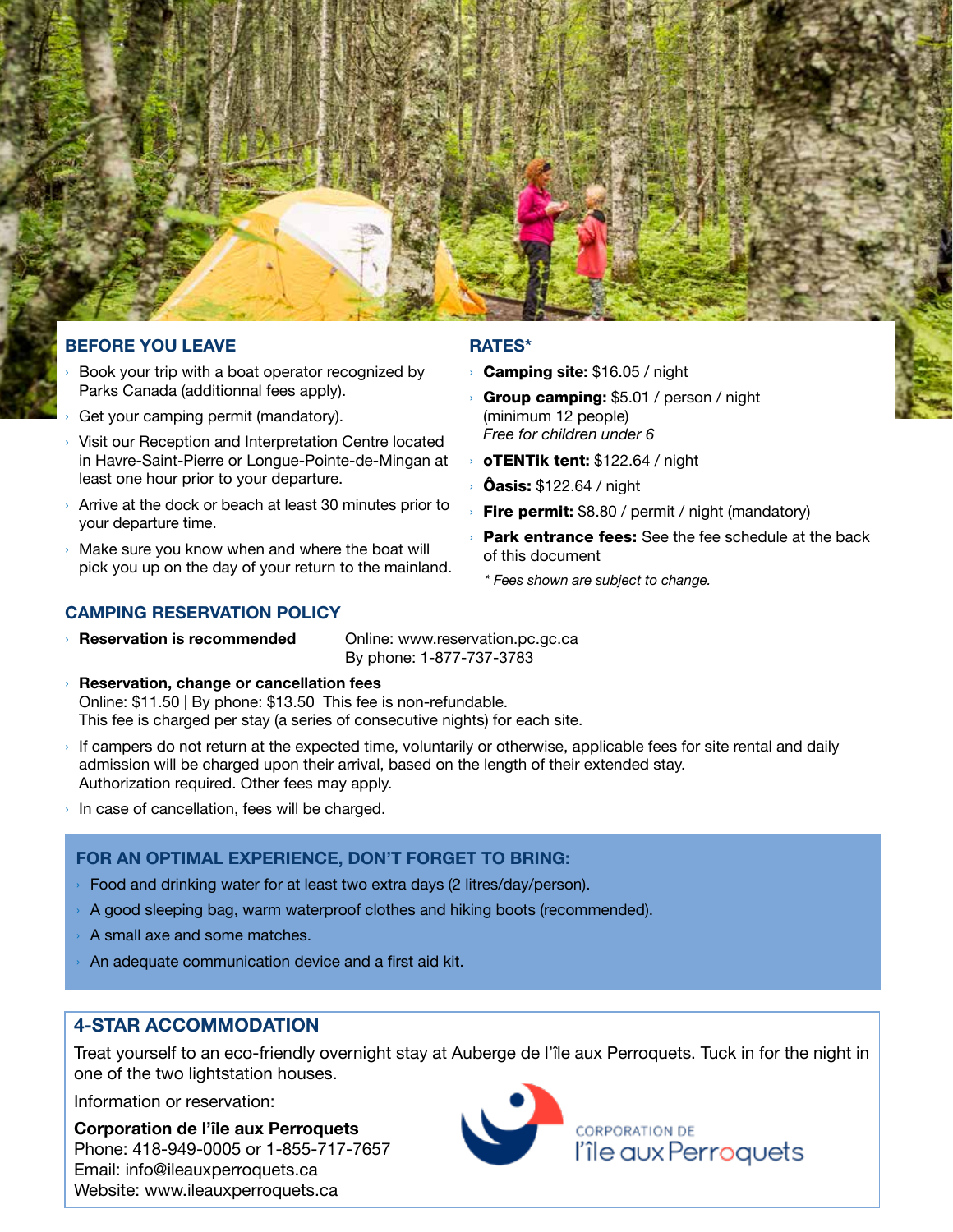

## **HIKING**

In total, 80 km of trails spread over 9 different islands will allow you to discover the life by the sea, the heart of the islands, the forest, the barrens and the peat bogs. Step by step, on the trails or along the beaches, soak in the moments and discover intriguing natural sculptures while admiring this exceptionnal setting!

**Leaflets** for self-guided tours as well as **tide tables** are available at our reception centres and from boat operators.

| <b>Shoreline hike or</b><br>name of the trail | <b>Island</b>          | Length /<br><b>Approximative duration</b> | <b>Type</b> | <b>Level</b>   |
|-----------------------------------------------|------------------------|-------------------------------------------|-------------|----------------|
| Shoreline hike                                | Grosse île au Marteau* | 4.1 km / 1 hour 30 minutes                | loop        | intermediate   |
| La Lumière Trail                              | Petite île au Marteau  | 1.1 km $/$ 30 minutes                     | linear      | easy <b>is</b> |
| Shoreline hike                                | Île du Havre           | 17.2 km / 8 hours                         | loop        | intermediate   |
| Campanules Trail                              | Île du Fantôme         | $0.7$ km / 25 minutes                     | linear      | easy           |
| Poète Jomphe Trail                            | Île Niapiskau          | $0.3$ km $/$ 15 minutes                   | loop        | easy           |
| Samuel Trail                                  | Île Niapiskau          | 4.4 km $/$ 2 hours                        | linear      | intermediate   |
| Les Falaises Trail                            | Île Quarry             | 1.2 km / 45 minutes                       | linear      | easy           |
| Le Petit Percé hike                           | Île Quarry             | $3.8 \text{ km}$ / 2 hours                | loop        | intermediate   |
| Les Cypripèdes hike                           | Île Quarry             | 10.8 km / 5 hours                         | loop        | intermediate   |
| Anse des Érosions Trail                       | lle Quarry             | 0.6 km / 15 minutes                       | linear      | easy           |
| Shoreline hike                                | La Grande Île**        | 27.2 km / 12 hours                        | loop        | intermediate   |
| Shoreline hike                                | Île Nue de Mingan***   | $9.0 \text{ km}$ / 4 hours                | loop        | easy           |
| Trail hike                                    | Île aux Perroquets***  | $0.3$ km $/$ 10 minutes                   | linear      | easy           |

 $*$  From July 1<sup>st</sup> only. Book in advance with boat operators as the number of authorized hikers is limited.

\*\* If you are using a boat operator recognized by Parks Canada, an overnight stay is necessary if you want to hike on this island.

\*\*\* Book in advance with boat operators as the number of authorized hikers is limited.

## **FOR YOUR SAFETY**

Hiking along the shoreline is a great way to explore the Mingan Archipelago, but please, be aware of the following risks:

Falling rocks are a hazard near the cliffs. When possible, keep a safe distance, avoid walking beneath overhanging rocks and do not stop at the base of cliffs. Hike around low tide to stay away from the cliffs. Even with these precautions, be aware that failing rocks may sometimes be unavoidable and dangerous.

Please proceed with caution. Some areas along the shoreline may present difficult walking conditions and may cause you to fall. At low tide, water and seaweed on the rocks create slippery conditions. Hiking along the shoreline can be difficult at high tide as water may block the trail.



Climbing on the monoliths is dangerous and prohibited.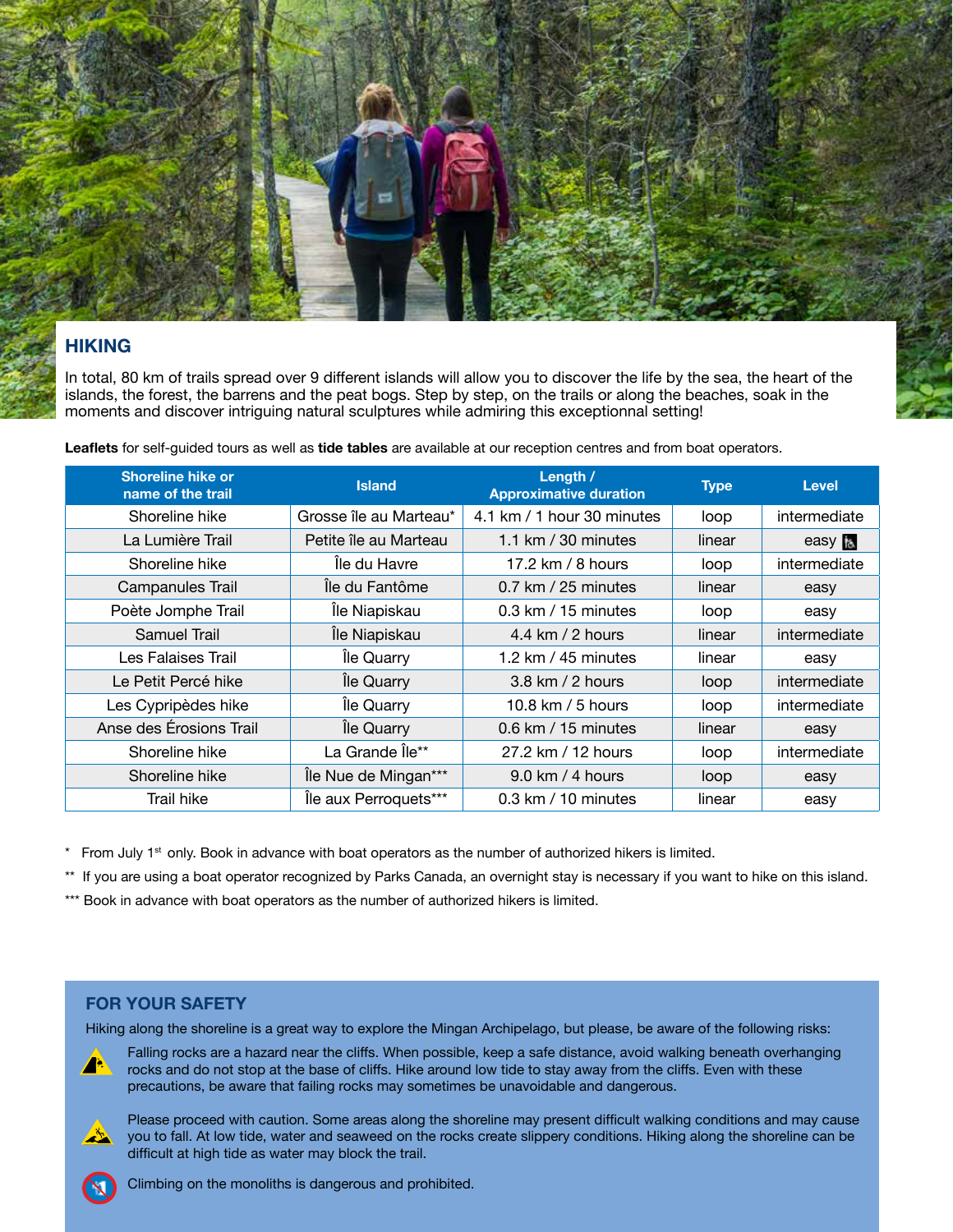

## **Boat Operators**



## The Mingan Archipelago National Park Reserve is only accessible by boat.

The boat operators mentioned in this brochure provide a variety of transportation services to the islands. Through a legal agreement with Parks Canada, these operators must respect the itineraries and schedules as well as ensure the quality of services.

It is strongly recommended that you contact these service providers for more information or to make reservations. A minimum number of passengers is required for the trips to take place.

Note: It is prohibited to access the park with boat operators who do not hold a business license issued by Parks Canada.

## **NOTICE**

Some contractors offer activities outside of the park. These activities, including navigation around the park, are the sole responsibility of the contractors concerned.

Parks Canada is not responsible for accidents or incidents that may occur during activities outside the park boundaries. Contact the boat operator to learn more about current maritime conditions (recommended).

## **BE INFORMED!**

Before setting out to enjoy a nautical activity in the archipelago, make sure you have all the equipment and information you need. This will contribute to your safety and enhance your experience.

- Make sure you have an adequate communication device. Mobile phone coverage is limited in the park.
- › Visit the slgo.ca website to view the "Mingan Atlas of Currents" (ocean currents around the Mingan islands).
- Ask about the mandatory equipment that you need to bring for your sea expedition.
- Get the tide tables and topographic maps from our Reception and Interpretation Centres.
- Visit charts.gc.ca to get nautical charts.
- Make sure you know the other specificities related to navigating in the archipelago.

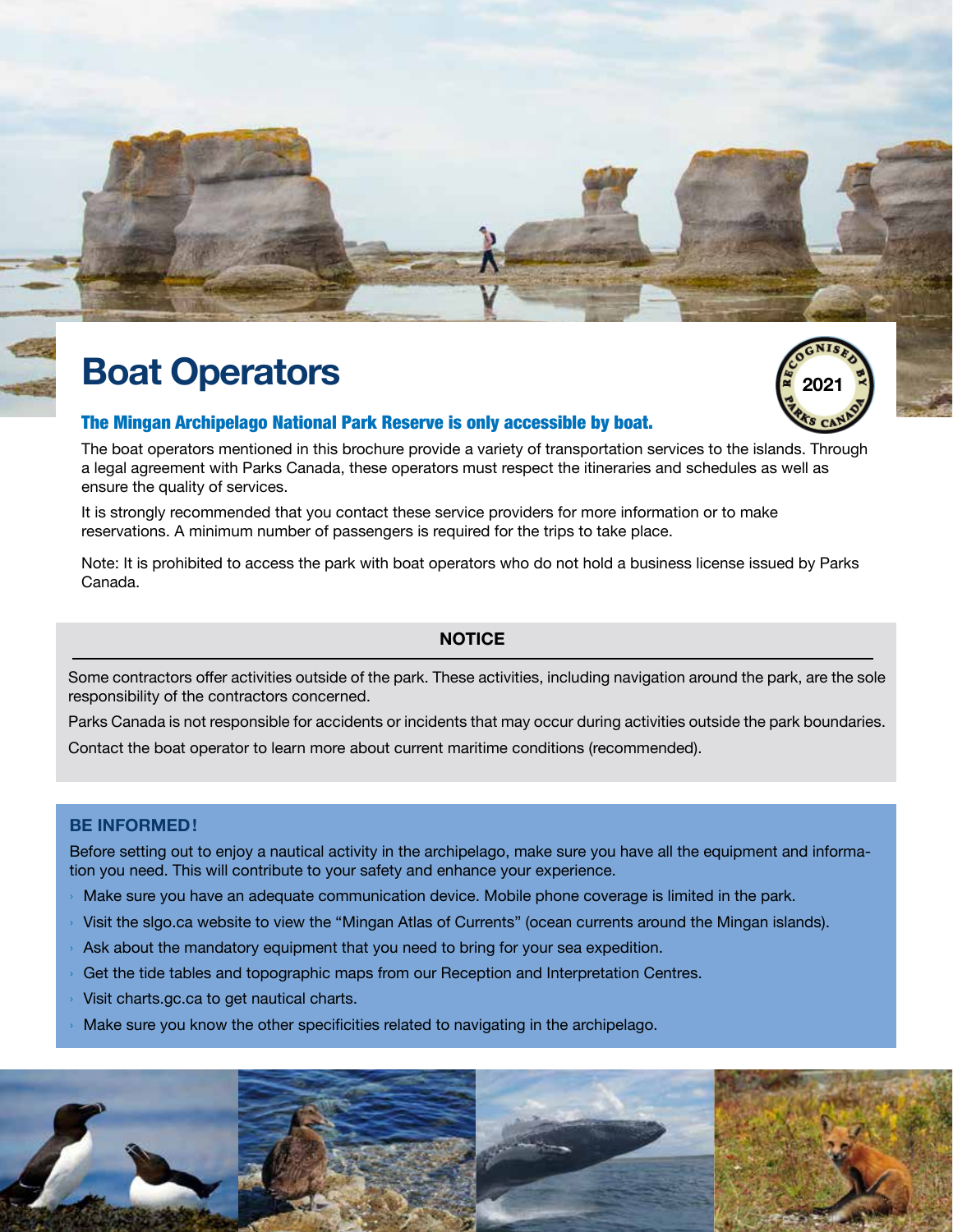## **Excursions**

## **DEPARTURES FROM HAVRE-SAINT-PIERRE**

| <b>Services Maritimes Boréale</b><br><b>Richard Family, owners</b><br>1010 Promenade des Anciens<br><b>Havre-Saint-Pierre</b><br>Phone: 418-538-2865 or 1-866-538-2865 (toll free)<br>www.smboreale.com | <b>Boats:</b><br>Marsouin III (12 passengers)<br>Capitaine Yockell (36 passengers)<br>Le Perroquet de Mer and Le Calculot (47 passengers each) |  |  |
|---------------------------------------------------------------------------------------------------------------------------------------------------------------------------------------------------------|------------------------------------------------------------------------------------------------------------------------------------------------|--|--|
| Cruise / sea excursion with stopovers on Île Quarry and Île                                                                                                                                             | Water taxi for campers and/or hikers                                                                                                           |  |  |
| <b>Niapiskau</b>                                                                                                                                                                                        | Destination: Grande Île, île Niapiskau and île Quarry                                                                                          |  |  |
| From June 7 to October 2<br>Departure: 10:30 am   Duration: 4 hours                                                                                                                                     | From June 14 to June 21<br>Departure: 12:30 pm                                                                                                 |  |  |
| From June 21 to October 2                                                                                                                                                                               |                                                                                                                                                |  |  |
| Departure: 11:45 am   Duration: 4 hours                                                                                                                                                                 | Destination: Grande Île only                                                                                                                   |  |  |
| Cruise / sea excursion with stopover on Île Niapiskau                                                                                                                                                   | From June 21 to September 10                                                                                                                   |  |  |
| From June 7 to October 2                                                                                                                                                                                | Departure: 9:30 am                                                                                                                             |  |  |
| Departure: 8:00 am   Duration: 2 hours                                                                                                                                                                  |                                                                                                                                                |  |  |
| From June 7 to September 10                                                                                                                                                                             | Destination: Île Quarry and Île Niapiskau                                                                                                      |  |  |
| Departure: 3:00 pm   Duration: 2 hours                                                                                                                                                                  | From June 21 to September 10<br>Departure: 12:30 pm                                                                                            |  |  |
| Cruise / sea excursion with stopover on Île Quarry                                                                                                                                                      |                                                                                                                                                |  |  |
| From June 21 to September 10                                                                                                                                                                            | Destination: Petite Île au Marteau Grosse Île au Marteau                                                                                       |  |  |
| Departure: 9:30 am   Duration: 4 hours                                                                                                                                                                  | and Île du Havre                                                                                                                               |  |  |
| Sea excursion with stopovers on Île du Fantôme,<br>île Niapiskau and île Quarry                                                                                                                         | From June 14 to June 21 (ile du Havre only)<br>Departure: 5:15 pm                                                                              |  |  |
| From June 21 to August 22<br>Departure: 8:30 am   Duration: 6 hours                                                                                                                                     | From June 21 to September 10<br>Departure: 8:00 am, 2:00 pm and 5:00 pm                                                                        |  |  |
|                                                                                                                                                                                                         |                                                                                                                                                |  |  |



Croisières du Capitaine Richard Mr Louis Richard, owner Havre-Saint-Pierre marina Havre-Saint-Pierre Phone: 418-538-3375 or 418-566-3312

#### **Cruise with stopovers at Île Quarry and Île Niapiskau (Petite Île au Marteau may be offered as an extra)**

From June 14 to September 30 Departure: 8:30 am | Duration: all day long

### **Cruise with stopover at Île Quarry**

From July 16 to August 22 Departure: 12:00 pm | Duration: approximately 7 hours

**Boat rental with crew for a tailor-made excursion**

**Boat:** La Mariner V (12 passengers)

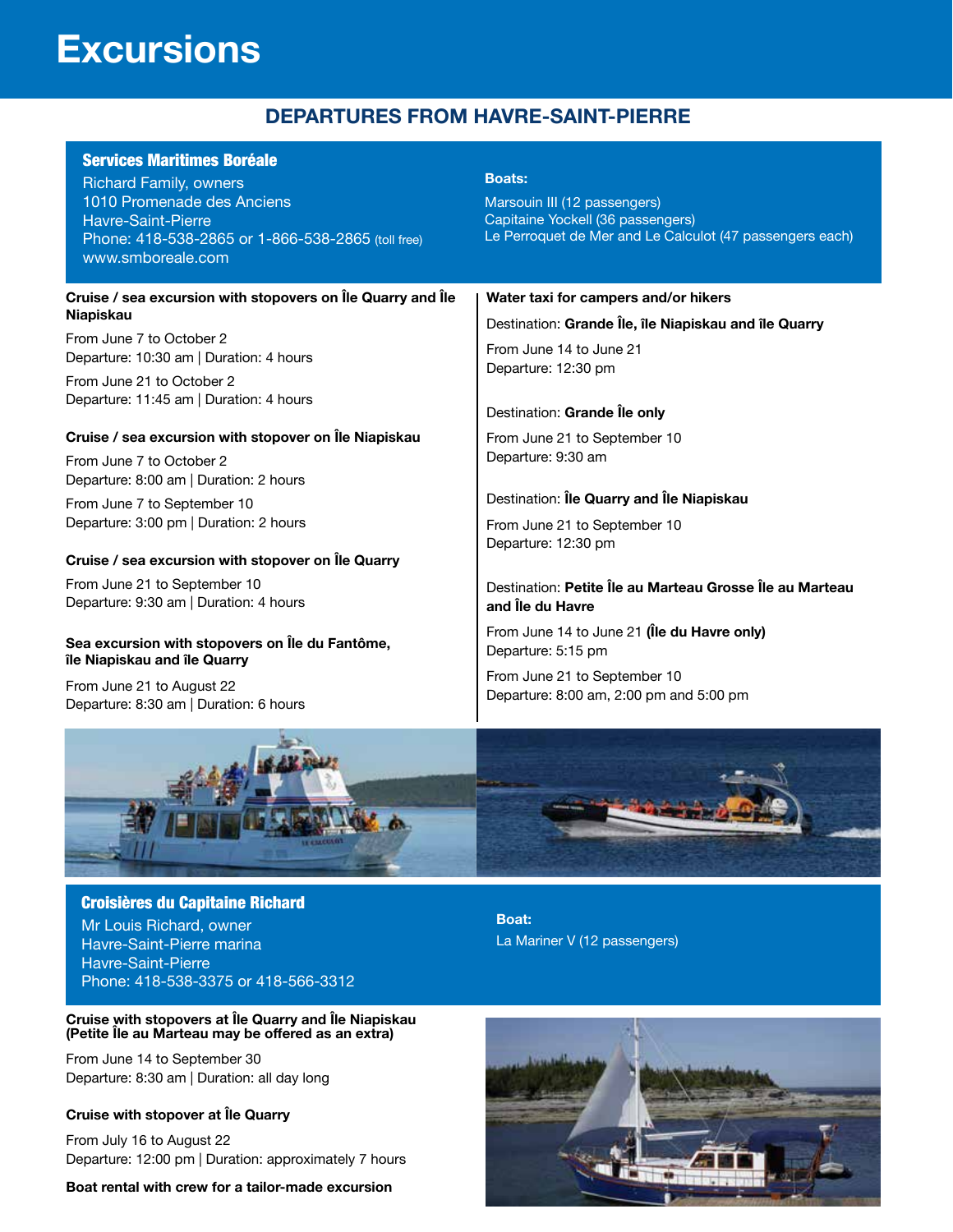## **Excursions**



#### Excursions du Phare

Vibert Family, owners 126 de la Mer St. Longue-Pointe-de-Mingan Phone: 418-949-2302 or 1-877-949-2302 (toll free) www.minganie.info

#### **Boats:**

Le Phare I and Le Phare II (12 passengers each)

#### **Sea excursions with stopovers on Île aux Perroquets and Île Nue de Mingan**

Departures: 8:00 am, 11:45 am and 3:30 pm Duration: 3 hours 30 minutes

#### **Sea excursions with stopovers on Grande Île, Île Nue de Mingan and Île aux Perroquets**

Departure: 8:00 am | Duration: 5 hours 45 minutes

#### **Water taxi for campers and/or hikers**

Destination: Île aux Perroquets (hikers only), Île Nue de Mingan, occasionally Grande Île and Île Quarry

Departures: Flexible hours



#### Entreprises touristiques Loiselle

Loiselle Family, owners 109 and 207 de la Mer St. Longue-Pointe-de-Mingan Phone: 418-949-2307 or 1-866-949-2307 (toll free) www.tourisme-loiselle.com

#### **Boats:**

Le Macareux and Le Perroquet (12 passengers each)

#### **Sea excursion with stopovers on Île aux Perroquets and Île Nue de Mingan**

Departures: 8:00 am, 11:30 am and 3:30 pm Duration: 3 hours 30 minutes

#### **Water taxi for campers and/or hikers**

Destination: Île aux Perroquets (hikers only), Île Nue de Mingan, Grande Île and Île Quarry

Departures: Flexible hours



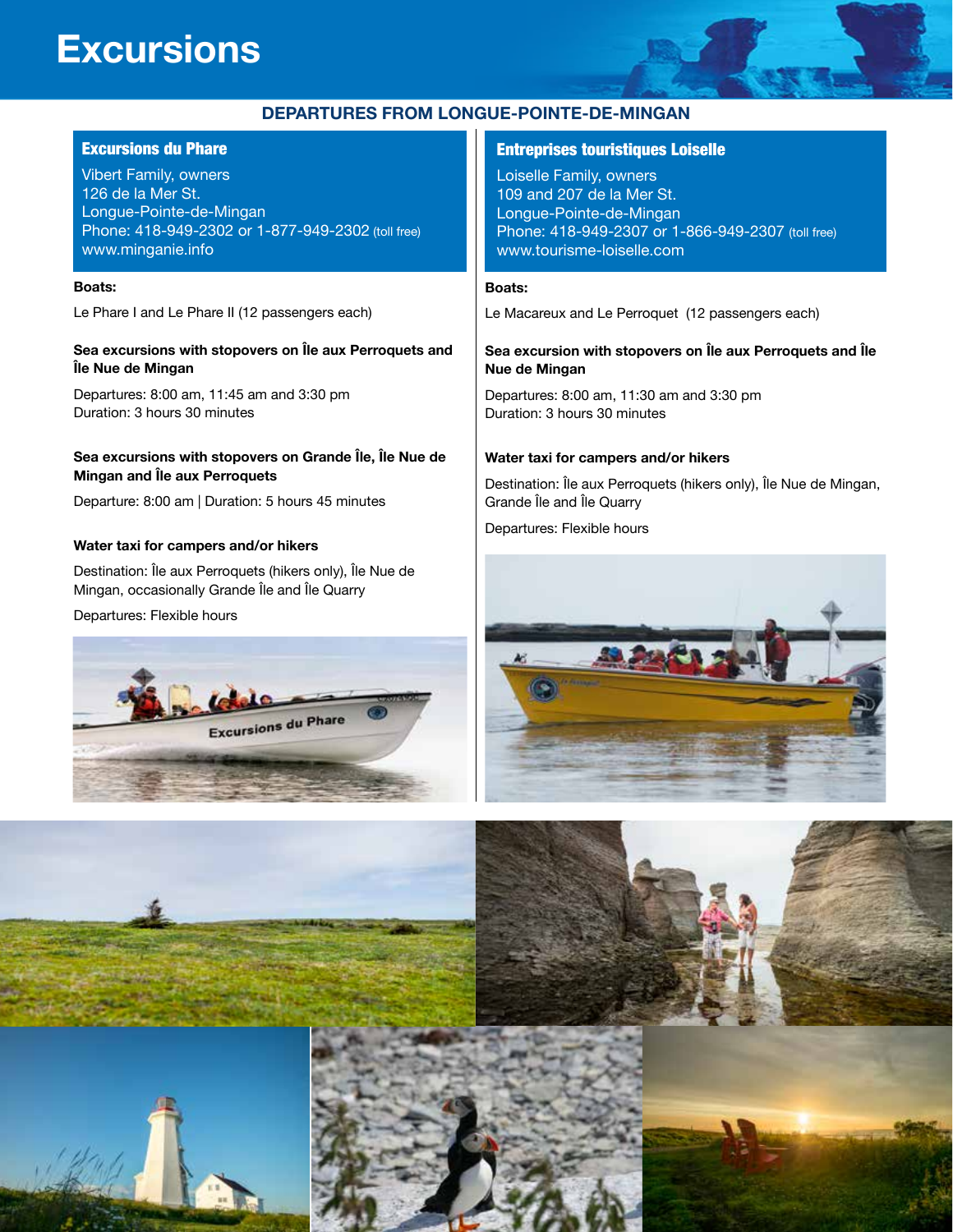## **Nautical Activities**

## **SEA KAYAKING**

#### Noryak Aventures

Mr Mathieu Bourdon, owner Route 138, Km 1201 (Auberge de la Minganie) Havre-Saint-Pierre Phone: 418-949-2707 www.noryak.ca

#### **\* Guided hikes, gourmet meals and interpretation**

Every day from July 1<sup>st</sup> to late September Upon request from May to late October

#### **Full-day excursion - Romaine river bay**

Departure: 9:00 am | Duration: 6 hours

#### **Full-day excursion - Île aux Perroquets**

Departure: flexible hours | Duration: 6 to 8 hours

#### **4-day base camp excursion - Grande Île**

**Includes:** Training, equipment, guiding service, camping equipment and meals.

Departures: June 28, July 11 and 26, August 2 and 23 Duration: 4 days and 3 nights

#### **6-day base camp excursion - Grande Île (partnered with Karavaniers)**

**Includes:** Training, equipment, guiding service, camping equipment and meals.

Departures: June 20, July 4 and 18, August 8, 16 and 29 Duration: 6 days and 5 nights

## **Quatre natures** (departure from Quebec City and Montreal)

Mr Yohann Moucheboeuf, President-Founder 825 de Claire-Fontaine St. #2 Quebec (Quebec) G1R 3A6 Phone: 418-271-7234 www.quatrenatures.com

#### **7-day travel packages** (group of 12 persons maximum)

Departure: July 24

5-day sea kayaking excursion in the Mingan Archipelago, departing from Montreal or Quebec City.

*Includes:* Coaching, camping and kayaking equipment, kayak clothing, hotels and camping, meals and transportation to and from Quebec City or Montreal.



### **STAND-UP PADDLEBOARDING**

#### Les vagues - Loisirs marins

Ms Jane-Anne Cormier and Mr Johney Cormier, owners 1740, de l'Anse St. Havre-Saint-Pierre Phone: 418-553-3849 www.lesvagues.ca

**\*\* Equipment available for rent from June to September**

#### **Excursion to Grosse Île au Marteau. Other possibilities: Petite Île au Marteau, Île du Havre and Île Quarry**

From June to September Departure and duration: flexible

Return trip by boat possible depending on weather conditions

#### **Excursion SUP Marteau**

Departure: 6:00 am, depending on weather conditions Duration: approximately 4 hours

Return trip by boat possible depending on weather conditions

#### **L'Exode**

**Includes:** equipment, workshops, activities, healthy meals and snacks, transportation and three nights in an oTENTik or a campsite.

Duration: 4 days Departure: September 9 | Île Quarry



## **SCUBA DIVING**

#### Services Maritimes Boréale

Richard Family, owner 1010 promenade des Anciens Havre-Saint-Pierre Phone: 418-538-2865 or 1-866-538-2865 (toll free) www.smboreale.com

#### **Water taxi for scuba divers**

From June 7 to October 2 - Marsouin III

Departures: flexible hours, depending on the availability of the boat

\* You must have your own diving equipment. Air station available for filling tanks.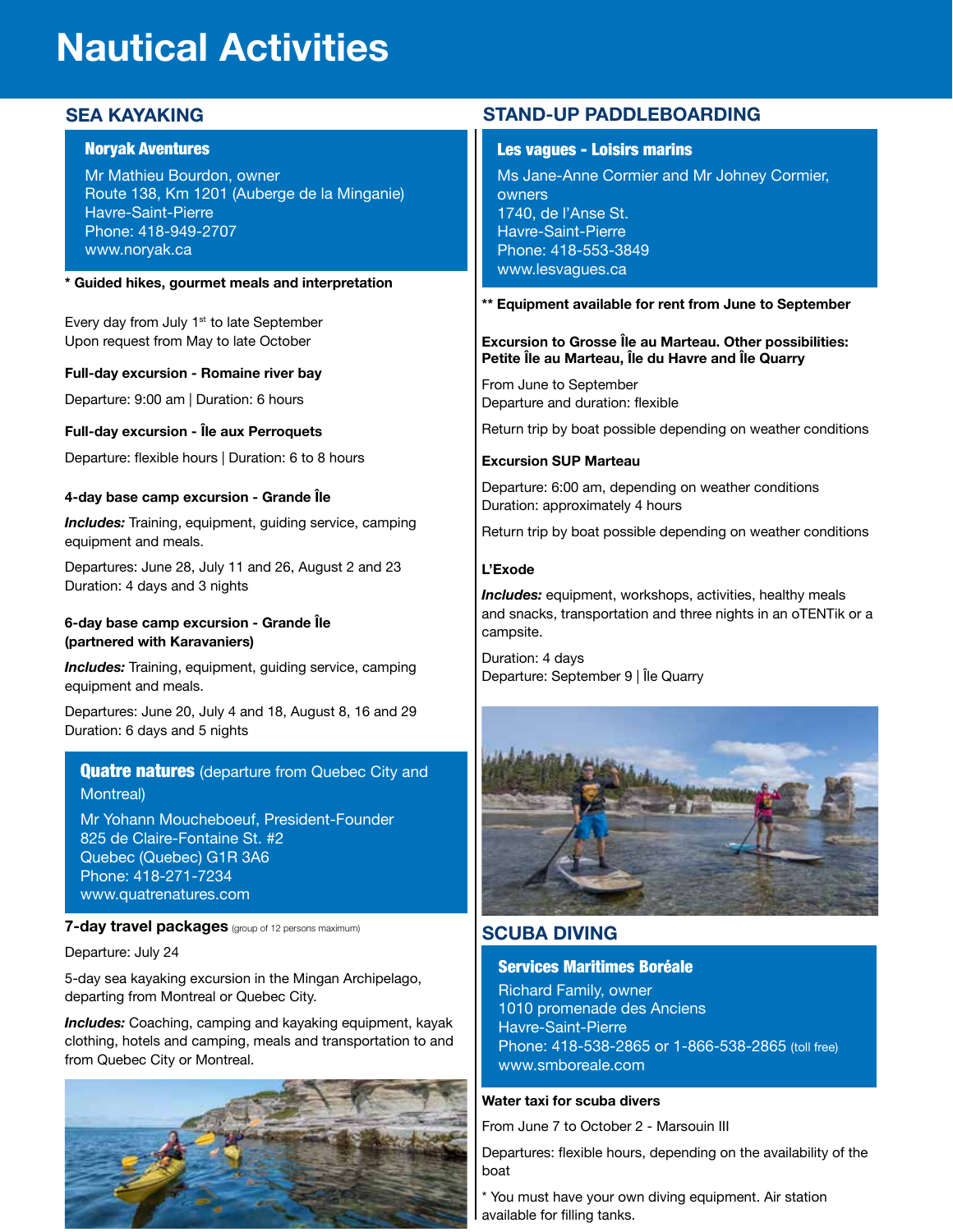## **A CONSERVATION TEAM DEDICATED TO THE PROTECTION OF NATURAL AND CULTURAL RESOURCES**

## **SAVING THE MINGAN THISTLE, ENCOURAGING RESULTS**

Good weather conditions, the absence of major storms and the recovery efforts over the last few years have made it possible to achieve Mingan thistle population numbers that have not been seen since their monitoring began in 1995. In fact, more than 2,000 plants were counted in 2020 compared to only 444 in 2017.

Last year, more than 3,000 seeds were sown and 183 plants, produced by the Montreal Biodome and GRIPP (Gosling Research Institute for Plant Preservation), were transplanted in the archipelago - a record! The three colonies created in 2019 are doing well; the germination and survival rate of transplanted seedlings was good. Results have been encouraging and recovery efforts will continue in 2021 in order to promote the long-term survival of this threatened species that is emblematic of the region.

## **MONITORING THE CORMORANT COLONIES WITH REMOTE SENSING**

In 2019, the Mingan Archipelago National Park Reserve acquired new aerial photographs covering the entire park. These high-resolution photos provide an important source of information on our ecosystems and make it possible to assess their health. Cormorant nesting in the boreal forest is an example of a natural disturbance that can have a profound impact on forests in the park reserve. This year, photo-interpretation using a series of historical photos – dating from 1933 to 2019 – and analyses on Lidar data will make it possible to measure the surface area of the forests disturbed by cormorants in order to track the evolution of the phenomenon over time and to better understand the long-term impact on forest regeneration.

## **COMMON EIDERS IN THE FOREST UNDER THE MICROSCOPE**

Eiders are sea ducks that frequent the coastal areas of Quebec. On the islands of the Mingan Archipelago National Park Reserve, the forests and barrens offer this species the conditions needed for nesting. But how is the population of forest-nesting common eiders in the Mingan Archipelago doing? The Conservation Team is conducting an inventory in early June, performed every 5 years, to answer this question. To achieve this, teams of several people roam the entire nesting habitat to find and count eider nests. This monitoring will let park staff know if the population of eiders nesting in the forest is still trending upwards so they can assess the health of the ecosystems in the park reserve.

## **THANK YOU FOR RESPECTING THIS FRAGILE AREA:**

- $\rightarrow$  Use only established trails or keep to areas with no vegetation when walking along the coastline.
- › Respect the Code of Ethics for Seabird Observation and Navigation in the Mingan Archipelago.
- › Make sure to read and obey park regulations.
- Bring your garbage back with you after your stay in the park.
- Avoid feeding the animals.
- › Leave your drone at home.



## **PRESENCE OF SURVEILLANCE CAMERAS**

Surveillance cameras are used in this national park for wildlife conservation purposes. Are you concerned about protecting your privacy? We are too. That's why we delete visitor images taken by our cameras. Surveillance cameras are used in this national park for wildlife conservation purposes. Are you concerned<br>about protecting your privacy? We are too. That's why we delete visitor images taken by our cameras.<br>However, if the visitor safety, they may be used for enforcement purposes. NO DRONE